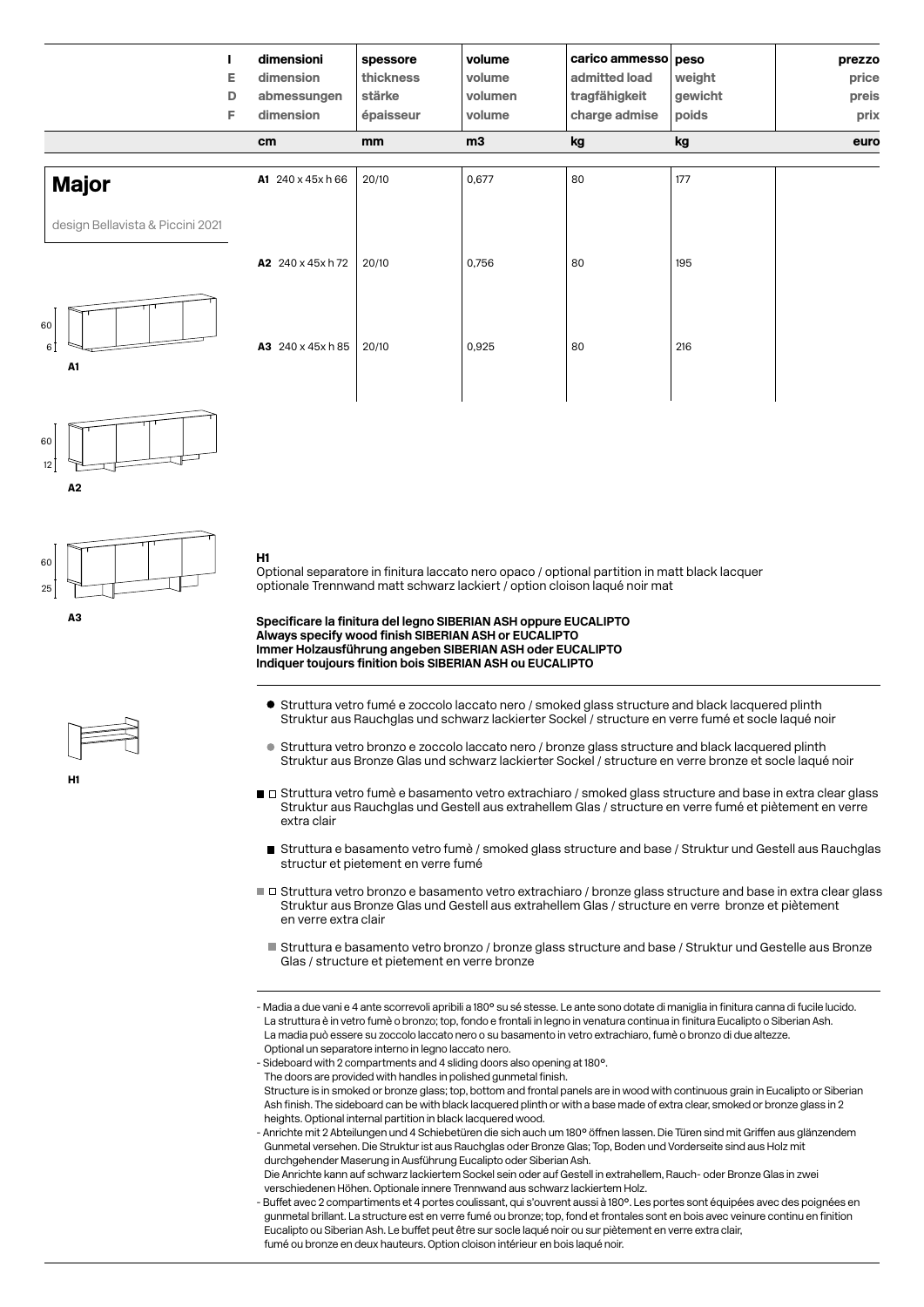| dimensioni<br>dimension<br>abmessungen<br>dimension | spessore<br>thickness<br>stärke<br>épaisseur | volume<br>volume<br>volumen<br>volume | admitted load<br>tragfähigkeit<br>charge admise | weight<br>gewicht<br>poids | prezzo<br>price<br>preis<br>prix |
|-----------------------------------------------------|----------------------------------------------|---------------------------------------|-------------------------------------------------|----------------------------|----------------------------------|
| cm                                                  | mm                                           | m3                                    | kg                                              | kg                         | euro                             |
| <b>B1</b> 240 x 45x h 81                            | 20/10                                        | 0,746                                 | 80                                              | 208                        |                                  |
|                                                     |                                              |                                       |                                                 |                            |                                  |
| <b>B2</b> 240 x 45x h 87                            | 20/10                                        | 0,825                                 | 80                                              | 226                        |                                  |
|                                                     | 20/10                                        | 0,994                                 | 80                                              | 247                        |                                  |
|                                                     |                                              | <b>B3</b> 240 x 45x h 100             |                                                 |                            | carico ammesso peso              |











Optional separatore in finitura laccato nero opaco / optional partition in matt black lacquer optionale Trennwand matt schwarz lackiert / option cloison laqué noir mat

**Specificare la finitura del legno SIBERIAN ASH oppure EUCALIPTO Always specify wood finish SIBERIAN ASH or EUCALIPTO Immer Holzausführung angeben SIBERIAN ASH oder EUCALIPTO Indiquer toujours finition bois SIBERIAN ASH ou EUCALIPTO**

- Struttura vetro fumé e zoccolo laccato nero / smoked glass structure and black lacquered plinth Struktur aus Rauchglas und schwarz lackierter Sockel / structure en verre fumé et socle laqué noir
- Struttura vetro bronzo e zoccolo laccato nero / bronze glass structure and black lacquered plinth  $\blacksquare$ Struktur aus Bronze Glas und schwarz lackierter Sockel / structure en verre bronze et socle laqué noir
- $\blacksquare$   $\Box$  Struttura vetro fumè e basamento vetro extrachiaro / smoked glass structure and base in extra clear glass Struktur aus Rauchglas und Gestell aus extrahellem Glas / structure en verre fumé et piètement en verre extra clair
- Struttura e basamento vetro fumè / smoked glass structure and base / Struktur und Gestell aus Rauchglas structur et pietement en verre fumé
- Struttura vetro bronzo e basamento vetro extrachiaro / bronze glass structure and base in extra clear glass Struktur aus Bronze Glas und Gestell aus extrahellem Glas / structure en verre bronze et piètement en verre extra clair
	- Struttura e basamento vetro bronzo / bronze glass structure and base / Struktur und Gestelle aus Bronze Glas / structure et pietement en verre bronze
- Madia a due vani e 4 ante scorrevoli apribili a 180° su sé stesse. Le ante sono dotate di maniglia in finitura canna di fucile lucido. La struttura è in vetro fumè o bronzo; top, fondo e frontali in legno in venatura continua in finitura Eucalipto o Siberian Ash. La madia può essere su zoccolo laccato nero o su basamento in vetro extrachiaro, fumè o bronzo di due altezze. Optional un separatore interno in legno laccato nero.
- Sideboard with 2 compartments and 4 sliding doors also opening at 180°.
- The doors are provided with handles in polished gunmetal finish.

 Structure is in smoked or bronze glass; top, bottom and frontal panels are in wood with continuous grain in Eucalipto or Siberian Ash finish. The sideboard can be with black lacquered plinth or with a base made of extra clear, smoked or bronze glass in 2 heights. Optional internal partition in black lacquered wood.

- Anrichte mit 2 Abteilungen und 4 Schiebetüren die sich auch um 180° öffnen lassen. Die Türen sind mit Griffen aus glänzendem Gunmetal versehen. Die Struktur ist aus Rauchglas oder Bronze Glas; Top, Boden und Vorderseite sind aus Holz mit durchgehender Maserung in Ausführung Eucalipto oder Siberian Ash.
- Die Anrichte kann auf schwarz lackiertem Sockel sein oder auf Gestell in extrahellem, Rauch- oder Bronze Glas in zwei verschiedenen Höhen. Optionale innere Trennwand aus schwarz lackiertem Holz.

- Buffet avec 2 compartiments et 4 portes coulissant, qui s'ouvrent aussi à 180°. Les portes sont équipées avec des poignées en gunmetal brillant. La structure est en verre fumé ou bronze; top, fond et frontales sont en bois avec veinure continu en finition Eucalipto ou Siberian Ash. Le buffet peut être sur socle laqué noir ou sur piètement en verre extra clair, fumé ou bronze en deux hauteurs. Option cloison intérieur en bois laqué noir.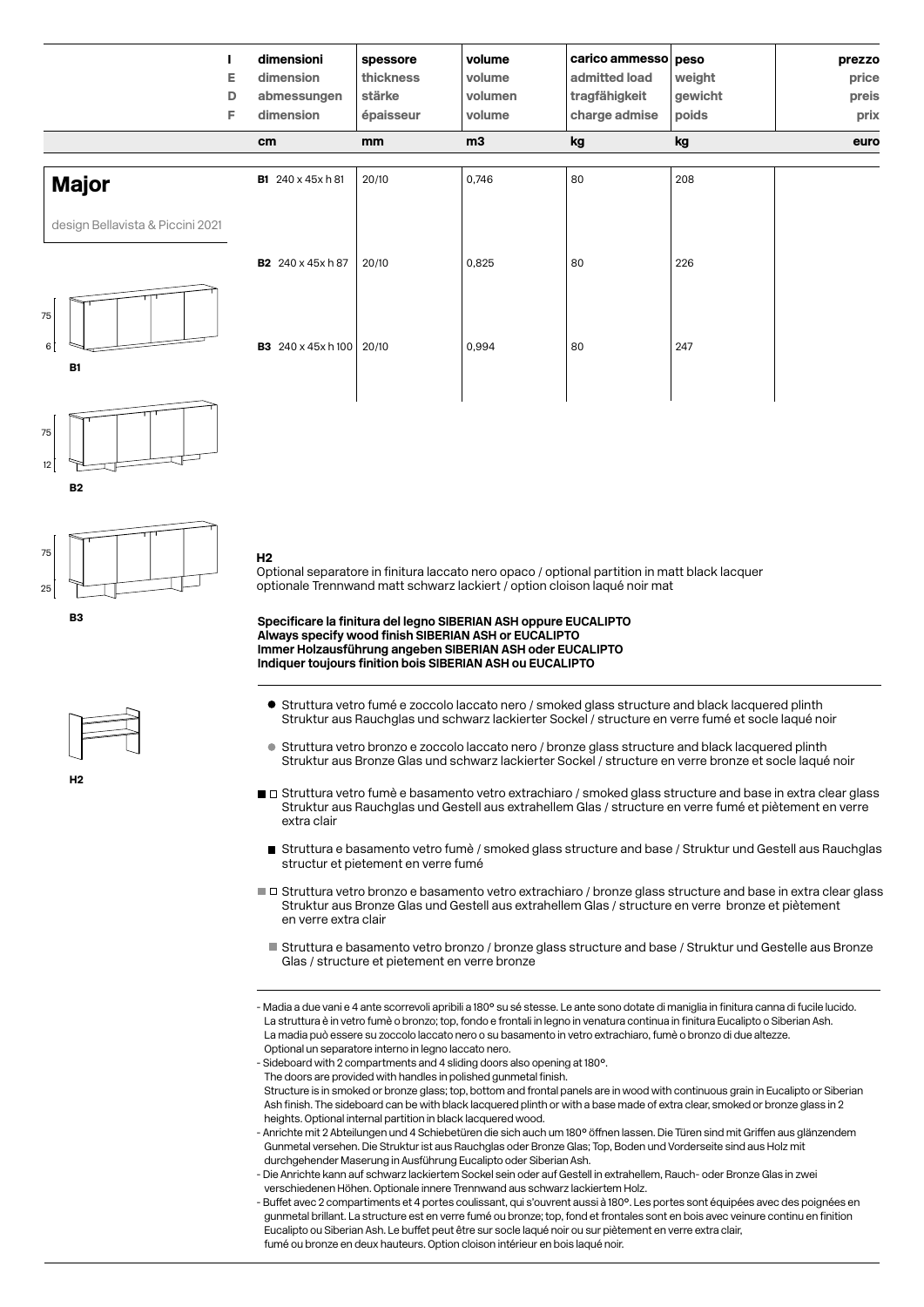|                                  | Е<br>D<br>F. | dimensioni<br>dimension<br>abmessungen<br>dimension | spessore<br>thickness<br>stärke<br>épaisseur | volume<br>volume<br>volumen<br>volume | carico ammesso peso<br>admitted load<br>tragfähigkeit<br>charge admise | weight<br>gewicht<br>poids | prezzo<br>price<br>preis<br>prix |
|----------------------------------|--------------|-----------------------------------------------------|----------------------------------------------|---------------------------------------|------------------------------------------------------------------------|----------------------------|----------------------------------|
|                                  |              | cm                                                  | <sub>mm</sub>                                | m3                                    | kg                                                                     | kg                         | euro                             |
| <b>Major</b>                     |              | $C1$ 300 x 45x h 66                                 | 20/10                                        | 0,863                                 | 100                                                                    | 224                        |                                  |
| design Bellavista & Piccini 2021 |              |                                                     |                                              |                                       |                                                                        |                            |                                  |
|                                  |              | $C2$ 300 x 45x h 72                                 | 20/10                                        | 0,96                                  | 100                                                                    | 247                        |                                  |
| 60<br>$6\vert$<br>C1             |              | 300 x 45x h 85<br>C3                                | 20/10                                        | 1,17                                  | 100                                                                    | 277                        |                                  |



C3 60 25

H1





Optional separatore in finitura laccato nero opaco / optional partition in matt black lacquer optionale Trennwand matt schwarz lackiert / option cloison laqué noir mat

**Specificare la finitura del legno SIBERIAN ASH oppure EUCALIPTO Always specify wood finish SIBERIAN ASH or EUCALIPTO Immer Holzausführung angeben SIBERIAN ASH oder EUCALIPTO Indiquer toujours finition bois SIBERIAN ASH ou EUCALIPTO**

- Struttura vetro fumé e zoccolo laccato nero / smoked glass structure and black lacquered plinth Struktur aus Rauchglas und schwarz lackierter Sockel / structure en verre fumé et socle laqué noir
- Struttura vetro bronzo e zoccolo laccato nero / bronze glass structure and black lacquered plinth Struktur aus Bronze Glas und schwarz lackierter Sockel / structure en verre bronze et socle laqué noir
- $\blacksquare$  Struttura vetro fumè e basamento vetro extrachiaro / smoked glass structure and base in extra clear glass Struktur aus Rauchglas und Gestell aus extrahellem Glas / structure en verre fumé et piètement en verre extra clair
- Struttura e basamento vetro fumè / smoked glass structure and base / Struktur und Gestell aus Rauchglas structur et pietement en verre fumé
- Struttura vetro bronzo e basamento vetro extrachiaro / bronze glass structure and base in extra clear glass Struktur aus Bronze Glas und Gestell aus extrahellem Glas / structure en verre bronze et piètement en verre extra clair
	- Struttura e basamento vetro bronzo / bronze glass structure and base / Struktur und Gestelle aus Bronze Glas / structure et pietement en verre bronze

- Madia a tre vani e 5 ante scorrevoli di cui 4 apribili a 180° su sé stesse. Le ante sono dotate di maniglia in finitura canna di fucile lucido. La struttura è in vetro fumè o bronzo; top, fondo e frontali in legno in venatura continua in finitura Eucalipto o Siberian Ash. La madia può essere su zoccolo laccato nero o su basamento in vetro extrachiaro, fumè o bronzo di due altezze. Optional un separatore interno in legno laccato nero.

- Sideboard with 3 compartments and 5 sliding doors, 4 of which also opening at 180°. The doors are provided with handles in polished gunmetal finish. Structure is in smoked or bronze glass; top, bottom and frontal panels are in wood with continuous grain in Eucalipto or Siberian Ash finish. The sideboard can be with black lacquered plinth or with a base made of extra clear smoked or bronze glass in 2 heights. Optional internal partition in black lacquered wood.

- Anrichte mit 3 Abteilungen und 5 Schiebetüren, von denen 4 sich auch um 180° öffnen lassen. Die Türen sind mit Griffen aus glänzendem Gunmetal versehen. Die Struktur ist aus Rauchglas oder Bronze Glas; Top, Boden und Vorderseite sind aus Holz mit durchgehender Maserung in Ausführung Eucalipto oder Siberian Ash.

 Die Anrichte kann auf schwarz lackiertem Sockel sein oder auf Gestell in extrahellem, Rauch- oder Bronze Glas in zwei verschiedenen Höhen. Optionale innere Trennwand aus schwarz lackiertem Holz.

- Buffet avec 3 compartiments et 5 portes coulissant, desquels 4 s'ouvrent aussi à 180°. Les portes sont équipées avec des poignées en gunmetal brillant. La structure est en verre fumé ou bronze ; top, fond et frontales sont en bois avec veinure continu en finition Eucalipto ou Siberian Ash. Le buffet peut être sur socle laqué noir ou sur piètement en verre extra clair, fumé ou bronze en deux hauteurs. Option cloison intérieur en bois laqué noir.